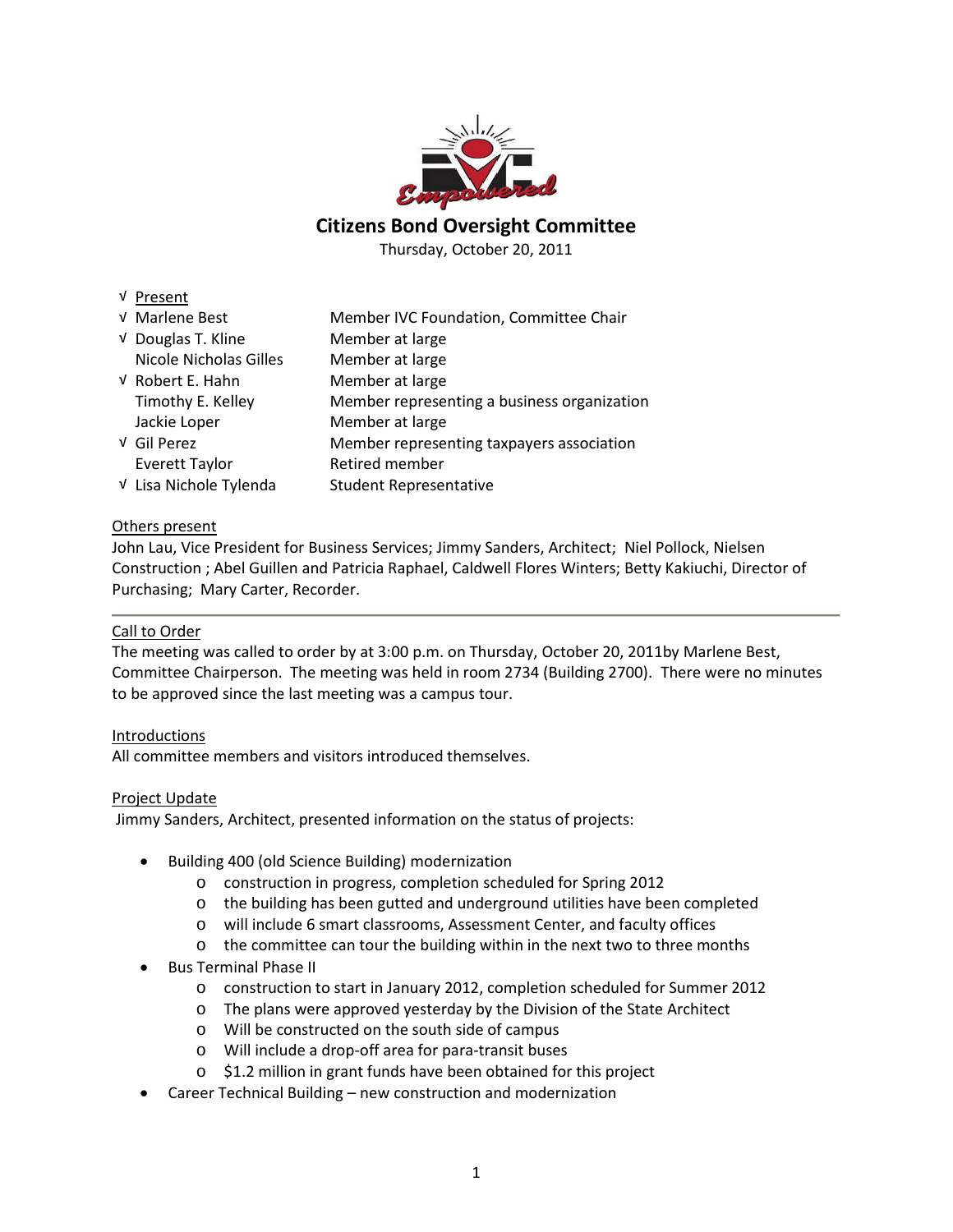- o The project has been submitted to the Division of the State Architect with construction scheduled to start in Spring 2012
- o Funding by Measure J
- o The facility will include labs for welding, HVAC, renewable energy, POST and Fire Academy
- Building 200, 300 and 800 Modernization
	- o production of plans in progress
	- o The project will be similar to the 400 building modernization
	- o The start date of the project is fluid due to availability of state funding
- LLRC (Library learning Resource Building)/Technology Building
	- o New construction of library and technology building to provide central location for all campus computer labs
	- o Will be at the site where the Maintenance Department is currently located, Maintenance will be moved to the north end of campus
	- o Construction is five to six years away due to bond sales.
	- o The project has been submitted for state funding

# Expenditure Report

John Lau, Vice President for Business Services, reported that Measure L has a balance of \$7.65 million. Expenditures from Measure L funds for FY 2011-12 are \$1.7 million. Measure J has a balance of \$22.6 million, with expenditures of \$789,807 for FY 2011-12. John Lau stated that the complete list of purchase orders is available and can be e-mailed to committee members.

Abel Guillen of Caldwell, Flores, Winters reported that future bonds sales are being based on conservative projections of assessed valuation (zero percent growth is being projected for 2011 and 2012). The tax rate will not exceed the \$25 per \$100,000 of assessed valuation authorized by voters. John Lau stated that the County is expecting growth from geothermal activity rather than solar energy.

# Outreach to Local Contractors

Niel Pollock, of Nielsen Construction reported on the upcoming meetings scheduled to introduce local contractors to BIM, seminars on prevailing wage, insurance and other topics that will be helpful to encourage local participation in bond construction projects. The contractor meetings will be advertised in the local newspaper in order to get the message out to contractors. Jimmy Sanders stated that on the 400 Building, a \$6.4 million project, 72% of the bids went to local contractors.

John Lau stated that the Career Technical Building will be built using the lease/leaseback delivery system which will enhance the ability of the College to keep more of the bond funds in the local economy. The lease/leaseback system will enable the Nielsen Construction to negotiate with contractors and accept the lowest reasonable bid.

# Membership update

John Lau expressed appreciation for the service to the committee by Marlene Best, whose term will e ending in December. It was suggested that Ms. Best attend the next committee meeting in order to help with the transition to a new chairperson. Mr. Lau stated that the college will be seeking a new member from the IVC Foundation board or other advisory board to replace Ms. Best. Chairperson Best stated that she was proud of the construction and improvements to the college that have occurred over the past three to four years.